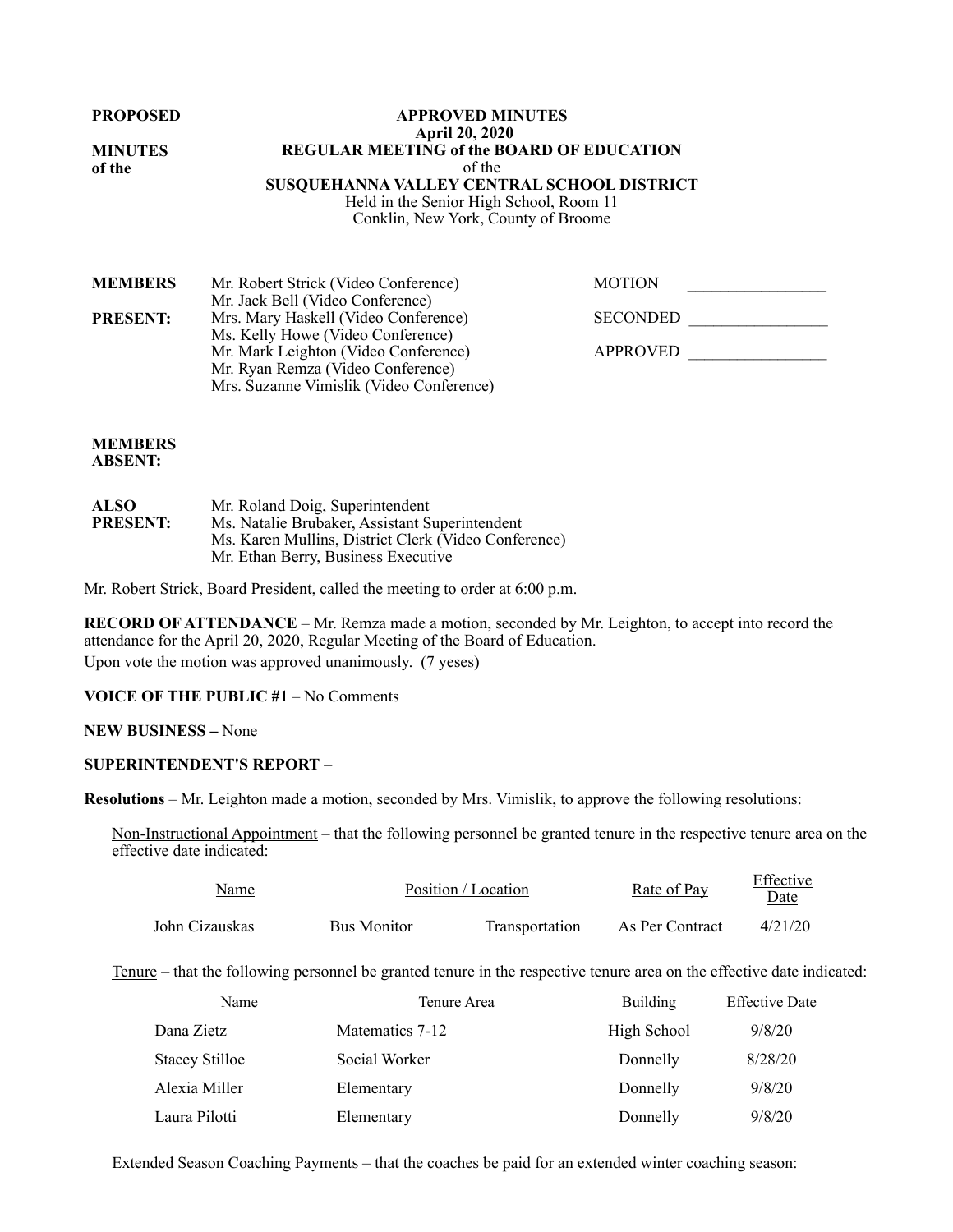|                      | Timeframe                               | `otal           |
|----------------------|-----------------------------------------|-----------------|
| Richard Pflanz       | 4 weeks extended season head coach      | As Per Contract |
| Ray Lasky            | 4 weeks extended season head coach      | As Per Contract |
| Jamie Lupole         | 3 weeks extended season head coach      | As Per Contract |
| <b>Trevor Farley</b> | 3 weeks extended season assistant coach | As Per Contract |

Donation – that the Board of Education accept a donation from the New York Beef Industry Council in the amount of \$100.00 for Beef for Classroom 2020 program and hereby appropriates the amount into the General Fund as follows:

Use: \$100.00 to A 2110 450 06 257 (HS FACS – Materials and Supplies) Source: \$100.00 to A2705 (Revenue – Gifts and Donations)

Bid Award – that the Susquehanna Valley Board of Education approve meat and cheese bid May through August: Sysco, Renzi, RC Foods, Ginsberg, BC Provisions, Lupo's

Textbook Adoption – that the following textbook be adopted:

The Culinary Professional – 3rd Edition Publisher – Goodheart-Willcox Company, Copyright 2017, ISBN 978-1-63126-437-5

Student Health Services - that payment of a \$1833.57 invoice be approved for providing health services to three (3) Susquehanna Valley resident students (\$611.19 each) attending non-public schools at the Vestal Central School District during the 2019-20 school year.

Technology Equipment for the Instructional Technology Service From BT-BOCES -

WHEREAS the Instructional Technology Services Budget (A557) requires additional technology equipment to the currently available equipment;

WHEREAS the Susquehanna Valley Central School District wishes to spread the cost over several years with a multiyear installment purchase; the Broome-Tioga BOCES is hereby authorized to expend annually, on behalf of the Susquehanna Valley Central School District, in conjunction with the IT service, funds to acquire the following equipment.

| Quantity | <b>Description</b>               | <b>Total Cost</b> |
|----------|----------------------------------|-------------------|
|          | STA#1218884                      |                   |
| 14       | Apple BP832LL/A IPad             |                   |
|          | Apple ZOVX iMac                  |                   |
|          | <b>Total Purchase Price</b>      | \$78,249.00       |
|          | <b>Estimated Financing Costs</b> | 4,195.92          |
|          | <b>TOTAL COSTS</b>               | \$82,444          |

Upon vote the motion was approved unanimously. (7 yeses)

**BOCES Budget** – Mr. Leighton made a motion, seconded by Mr. Remza that the administrative budget of the Broome-Tioga Board of Cooperative Educational Services in the amount of \$3,237,554 is hereby approved. Upon vote the motion was approved unanimously. (7 yeses)

**BOCES Trustee Seats** – Mr. Bell made a motion, seconded by Mr. Leighton, that the Board casts votes for the Broome Tioga Board of Cooperative Educational Services as follows:

| William T. Powell |  |
|-------------------|--|
| Pete Nowacki      |  |